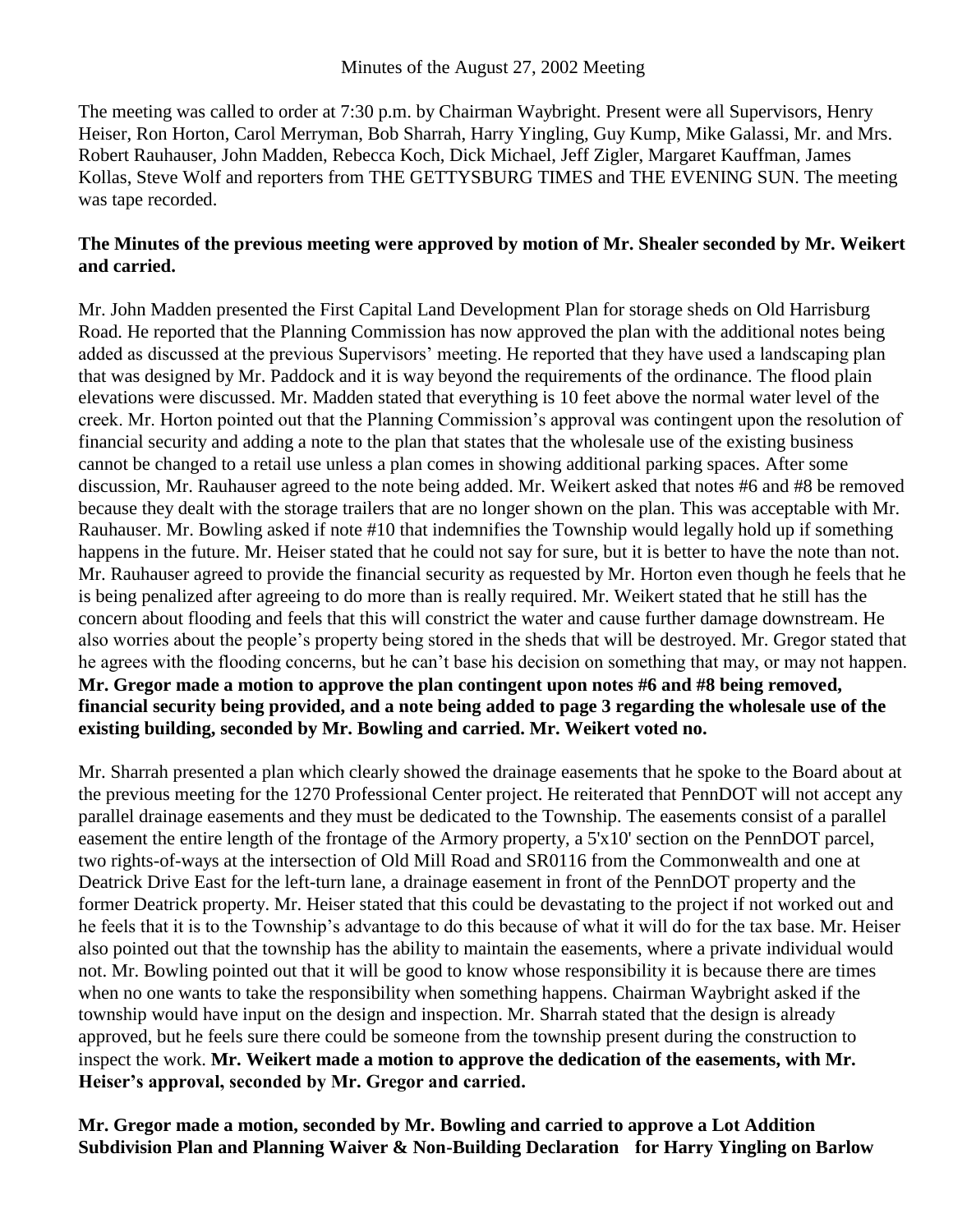**Road.** The plan conveys .707 acres to Mr. Yingling's neighbor, Guy Kump, and it straightens out his lot line.

Mr. James Kollas, representing Steve Wolf, presented a "Lot Combination Plan" for Mr. Wolf's parcels on Herr's Ridge Road. Mr. Kollas explained that Mr. Wolf would like to combine the three lots that he owns into one parcel and request that the entire parcel then be zoned Commercial. Mr. Kollas added that this is being done to resolve a zoning problem created by Mr. Wolf parking his school buses on one of the lots that is zoned Residential. Mr. Kollas reported that he has sent a letter to Mr. Wolf's neighbors and he has not received any negative comments. Mr. Heiser clarified that the request for a change in zoning goes before the Supervisors and can probably tie in with the current update of the Zoning Update. Mr. Gregor asked Mr. Kollas to send a letter to the Township requesting the change. **Mr. Weikert made a motion to approve the Lot Combination Plan, seconded by Mr. Shealer and carried.**

Mr. Jeff Zigler, representing Richard Michael, presented a revised Land Development Plan for the Eisenhower Inn and Conference Center. Mr. Zigler reported that the Planning Commission approved the plan with the following conditions: submission of a landscaping plan, E & S approval being received and all of Mr. Horton's comments being addressed and the revised plan being submitted ten (10) days prior to the Supervisor's meeting. Mr. Horton reported that his comments have been addressed. He pointed out that they are requesting a modification to the stormwater release rates and this is a common request that has been granted for other projects. Mr. Horton reported that E & S approval has not been received. There was a discussion about the need for a back up generator for the sewer plant, but Mr. Michael pointed out that they had a stand-by generator for about 28 years and never had to use it and if the electric goes off, no water is running anyway. Their current back up plan is to rent a generator if needed. Mr. Horton stated that he feels that the township should get a copy of the contract between Mr. Michael and the supplier of the back up generator that is renewed yearly. Mr. Bowling asked about the height of the building and Mr. Zigler stated that the elevation is fairly consistent all the way around the building and they are under the thirty-five foot requirement. Mr. Weikert asked them to address the water issues and Mr. Michael reported that they met with PaDEP and submitted their previous Conservation Plan. The hotel had been equipped with 5 gallon flush toilets and they were replaced with 1.6 gallon per flush toilets. They also replaced the faucets with ones that can not be left on and found and repaired numerous leaks in the system. Mr. Michael stated that they have not had a water shortage since taking these conservation measures and have not had to haul any water in. He added that they are also going to replace all of the toilets in the units that they own in Devonshire Village with the water-saving toilets and this savings will almost be equal to the amount of water that will be needed for the expansion. Margaret Kauffman, resident and home-owner in Devonshire Village, stated that she has a concern about the water. She reported that in March they were given a letter stating that if they did not conserve water, they may have to turn the water off for several hours per day. Geraldine Tonti, another resident and homeowner, also expressed her concern about the quality of the wells because four of the eight wells are not being used. She expressed serious concerns about her costs going up and she asked if the homeowners will be included in the conservation measures. Mr. Michael stated that he is also willing to furnish and install the 1.6 gallon flush toilets to the units in Devonshire Village that are privately owned. He added that he is obligated to send out letters when they see water being wasted. He stated that the un-used wells were polluted by the Foundry, however, there is currently a reverse-osmosis system that is affordable and could be used if they ever needed the water. When the wells were originally dug, before they built Allstar, the process was terribly expensive. Mr. Michael stated that the current expansion of the hotel will not effect the condo fees at Devonshire Village. Mr. Horton asked if there was any follow-up documentation from PaDEP regarding their water system. Mr. Michael stated that nothing was required and they did not even have to be there. They are permitted to pump up to 68,000 gpd and their demand has not gone over 30,000 gpd when they are packed full. Mr. Horton added that he has gone through a years worth of reports from the sewage treatment plant and the amount of water going through the plant is in agreement with what Mr. Michael is reporting as their water use. Mr. Horton asked them to provide a copy of their water permit for the Township's records and he stated that the Letter of Credit must be in place before a building permit is issued for the project. Mr. Bowling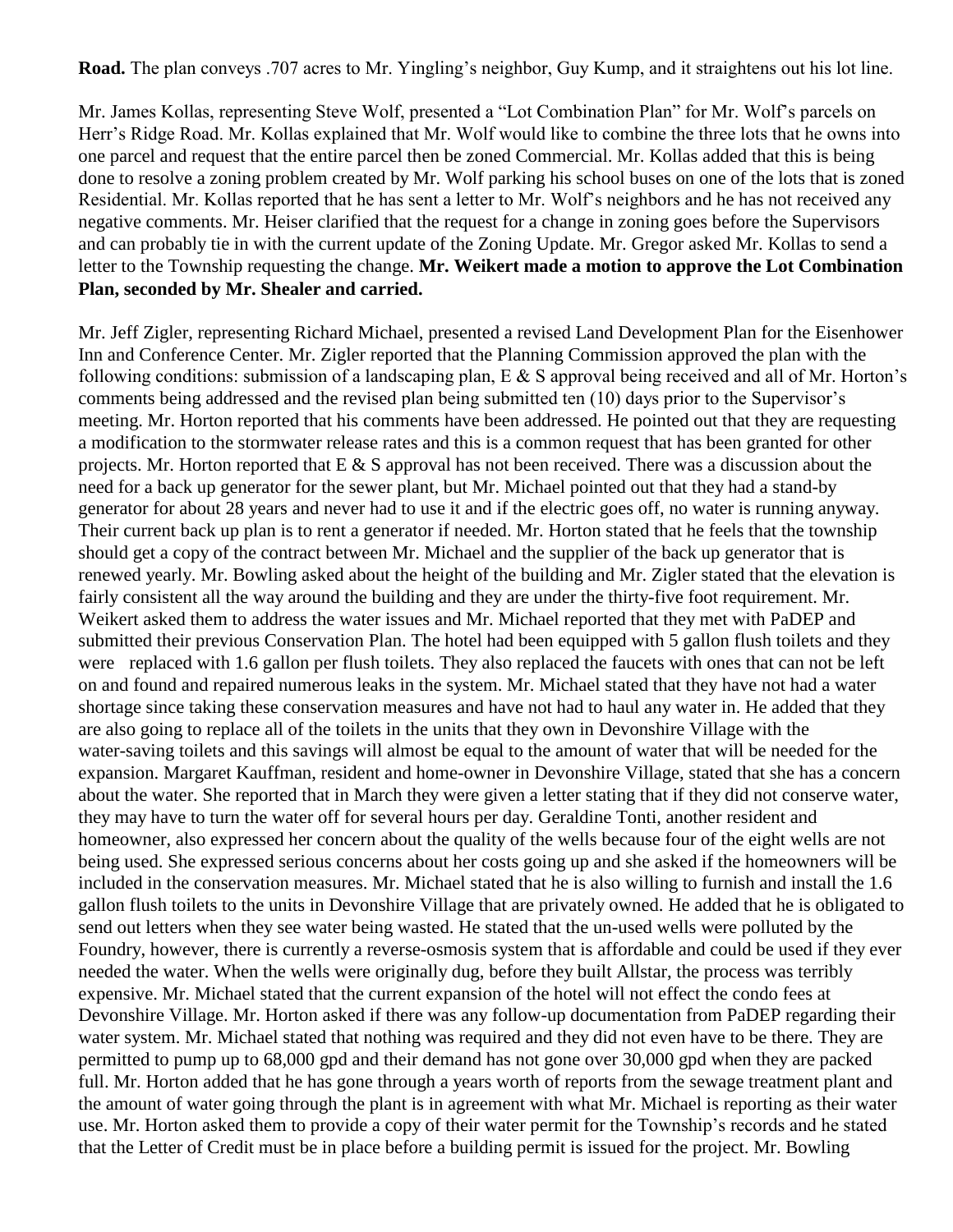clarified that Mr. Michael will install the new toilets for the homeowners, as well as furnish them. Mr. Michael confirmed that he intended to install them too. Mr. Horton explained the stormwater modification that they are requesting and he added that Adams County is working on a stormwater ordinance for the Monocacy Watershed and the modification is in keeping with that. Mr. Weikert asked about the new entrance and Mr. Zigler stated that it is meant to keep the delivery trucks out of the main entrance and to provide a second access point. Mr. Horton stated that the new driveway is a PennDOT concern and he would rely on them in regards to the need for a traffic study. **Mr. Shealer made a motion to approve the Land Development Plan and grant the request for modification (#10 on site data) for the stormwater management, seconded by Mr. Bowling and carried.** 

**Mr. Gregor made a motion, seconded by Mr. Weikert and carried to approve Certificates of Appropriateness for Roselawn LLC for three single-family dwellings on Rebel View.** The applications have been approved by HARB.

Mr. Heiser reported that he has begun reviewing the proposed ordinance regarding the Parks, Recreation and Open Space and Mr. Horton is on the right track, but this must be part of the Subdivision and Land Development Ordinance (SALDO) and our SALDO will have to be amended to include it. He also stated that he spoke with Charlie Courtney, Boyds Collection attorney, and he agrees that they will be having special things happening at their facility on a regular basis and they would not be required to get special event permits. He also reported that Mr. Delaney has junk cars back on his property on Herr's Ridge Road and the complaint has been prepared and will be filed with the Magistrate.

At 9:28 p.m., Chairman Waybright adjourned the meeting for an Executive Session to discuss a personnel issue.

At 10:10 p.m., Chairman Waybright reconvened the meeting.

The Manager/Engineer's Report was reviewed. Mr. Weikert asked if the S.E.O. is involved with the Topper sewage system problem and Mr. Horton indicated that he is involved. Mr. Horton also stated that he would like to see the Topper's on a pumping schedule of every six months because the system is under-sized. Mr. Gregor asked if there has been any information received lately about the Welcome Center lawsuit. Mr. Horton reported that he got a courtesy call from Mr. Wenger's office to let him know that the Supreme Court is in summer recess now. Mr. Gregor also asked how much the township has spent on the lawsuit and Mr. Horton stated that we have been billed approximately \$42,000.00, \$5,000.00 of which, has not been paid yet. Mr. Gregor also asked Mr. Horton if he has received any information from EMA or Marty Hill regarding the feasibility study they were doing this summer on the Leonard/Barnes property. Mr. Horton stated that he has received no information from either group. Mr. Gregor asked Mr. Horton to contact them.

The Zoning Officer's and Assistant Secretary's Report were reviewed.

Mr. Gregor reported that the Police Contract is pretty well finished except for one article regarding reimbursement for sick days at retirement. The Board agreed that they should hold to the 50% reimbursement. The next Zoning Update Committee meeting will be held on September 3, 2002, at 7:30 p.m. The committee should finish the text of the ordinance, except for the article on Agricultural, which will be worked on by a subcommittee. Mr. Bucovetsky is working on the zoning map and will bring it down sometime in July. There will need to be at least one public hearing and then it could possibly be adopted.

Mr. Shealer reported that Mr. Dayhoff spoke to him about his bid for the painting at the rental property. Mr. Dayhoff stated that his bid for the painting was higher than Mr. Simpson's because there is lead based paint that must be removed and disposed of properly. Mr. Dayhoff cautioned the township to be sure that Mr.